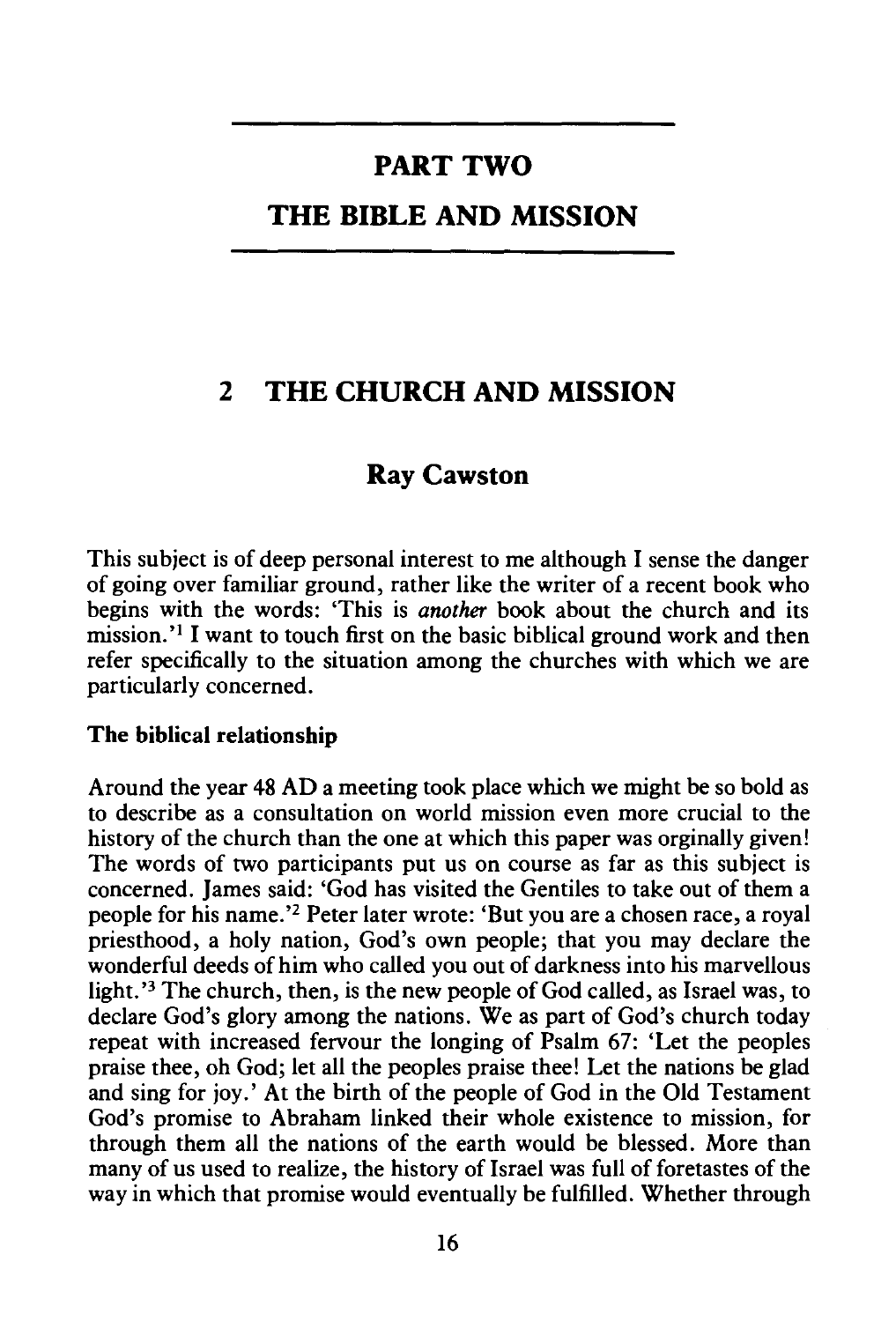willing prophets who declared their oracles to the nations, or involuntary messengers like Joseph or Naaman's servant girl, or downright unwilling missionaries like Jonah, the nation of Israel, to a limited degree, acted as God's witness to the Gentiles. 'Israel is called to be a channel, not a storehouse of blessings. ' 4

What may be under-emphasized is the fact that the Christian church, the new people of God, is God's special agent of mission, with 'a new urgency and a new universality'.<sup>5</sup> The very existence of the nations is linked in biblical history with the confusion of tongues at Babel, with language being to this day the symbol of cross-cultural barriers. It must be profoundly significant that Pentecost saw the reversal of that act of God when the Christian church was launched primarily as a corporate messenger to the world, of God's grace, forgiveness and reconcilation. Pentecost is to Christian mission what the Big Bang theory claims for astronomy, and the expanding church around the world is the evidence that mission is central to its existence.

We should not think that worship is somehow primary or that it is competing with the missionary task for the attention of the church. In true worship we learn more about God, and as we express our love to him our hearts beat more in time with his. Because mission is based on the very nature of God, the more we know him, the more the church will reach out as God reached out to us. If our worship makes us introverted and withdrawn then we must conclude that it is faulty. If our meetings as local churches make us introverted and withdrawn, then they too are faulty. Unnecessary barriers of language and dress, too rigid an adherence to traditional forms, too inhibited an expression of joy and even friendliness turns our church worship into an esoteric activity and hinders mission not because it prevents us from reaching out but because it discourages converted people from coming in to our fellowship.

Without detracting from the personal impact of the Great Commission there is no doubt that the full responsibility for its fulfilment is to be borne corporately. Luke, in his history of the church's beginnings, tells us first about 'all that Jesus began to do and teach'6 through his physical, human body and then goes on to tell us about what Jesus did through his body the church. A notable feature of the Brethren missionary movement has been the way in which thousands have taken seriously the personal implications of the missionary mandate of the Lord Jesus. There has been, however, a tradition of strong individualism in this movement that does not coincide with a corporate view of mission. We need one another and should seek ways of so working together that we express our strong view of the church in our missionary activities, not only by emphasizing church-planting but also through missionary team-work. W E Vine, at one time an editor of *Echoes of Service,* devotes a chapter to this subject in his book, *The Divine*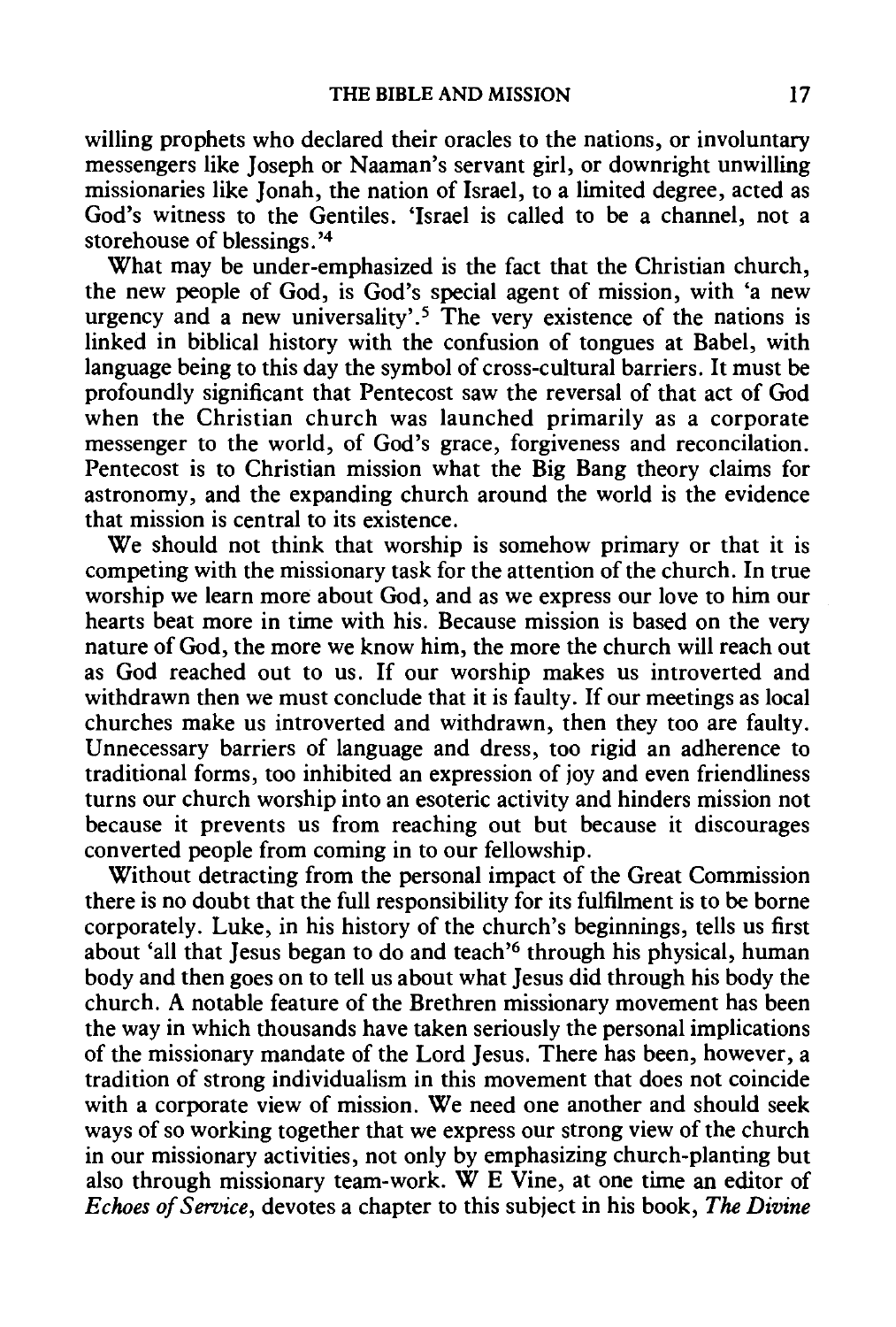*Plan of Missions.* He concludes with the words: 'The labours of those who are truly "fellow-workers unto the Kingdom of God" are radiant with the smile of the Lord's favour.'7

When Jesus sent out the 12, symbolically and actually in mission to Israel, and later the 70, symbolically but not actually in mission to the Gentiles,<sup>8</sup> he instructed them to preach the message of the kingdom. The preachers of the early church continued to proclaim that same message.<sup>9</sup> 'This gospel of the kingdom', Jesus foretold, 'will be preached throughout the whole world, as a testimony to all nations.'<sup>10</sup> All authority is given to the king and the central task of the church is to glorify the king and become a means by which his authority is recognized among men. 'The kingdom creates the church, works through the church, and is proclaimed in the world by the church.'<sup>11</sup> The spiritual reality of the gospel of the kingdom needs to be taught today, otherwise many will be unprepared to resist an almost exclusively political view of the kingdom.

#### Differing views of church and mission

The local church is meant to be a reflection of the wonderful, worldwide, international, transformed community of the universal church. The same figures are used in the New Testament about the local church as are used about the universal church. 12 To speak of world mission is to speak of establishing such communities. As Michael Griffiths says: 'Surely the aim of the whole operation must be the planting and perfecting of new colonies of heaven, new congregations of beautiful people.'<sup>13</sup> As soon as we speak about evangelization we must speak about churches. Decisions have to be taken about spiritual life in such churches, about church structures and government. During January 1987 I was able to revisit the area of the Andes where my wife and I worked for a while. There are 30 churches in that area which have come into being over the past 25 years. Some of their structures and practices may be unnecessary importations, but other features of their church life seem to be eminently suitable for new churches. The emphasis on full participation, on government by elders from the congregation itself, on the weekly celebration of the Lord's Supper and on the supremacy of the scriptures as our source of authority all appear to be healthy features of a missionary ecclesiology. At the same time the use of Andean music with local percussion, wind and string instruments is symbolic of the freedom that also should exist.

One of the outstanding writers today on missions is Dr Ralph D Winter. People like him have helped us all through their insights and through their insistence on current world missionary needs. One of his concepts however is that there are 'two structures of God's redemptive mission' in the New Testament and on through history. The churches and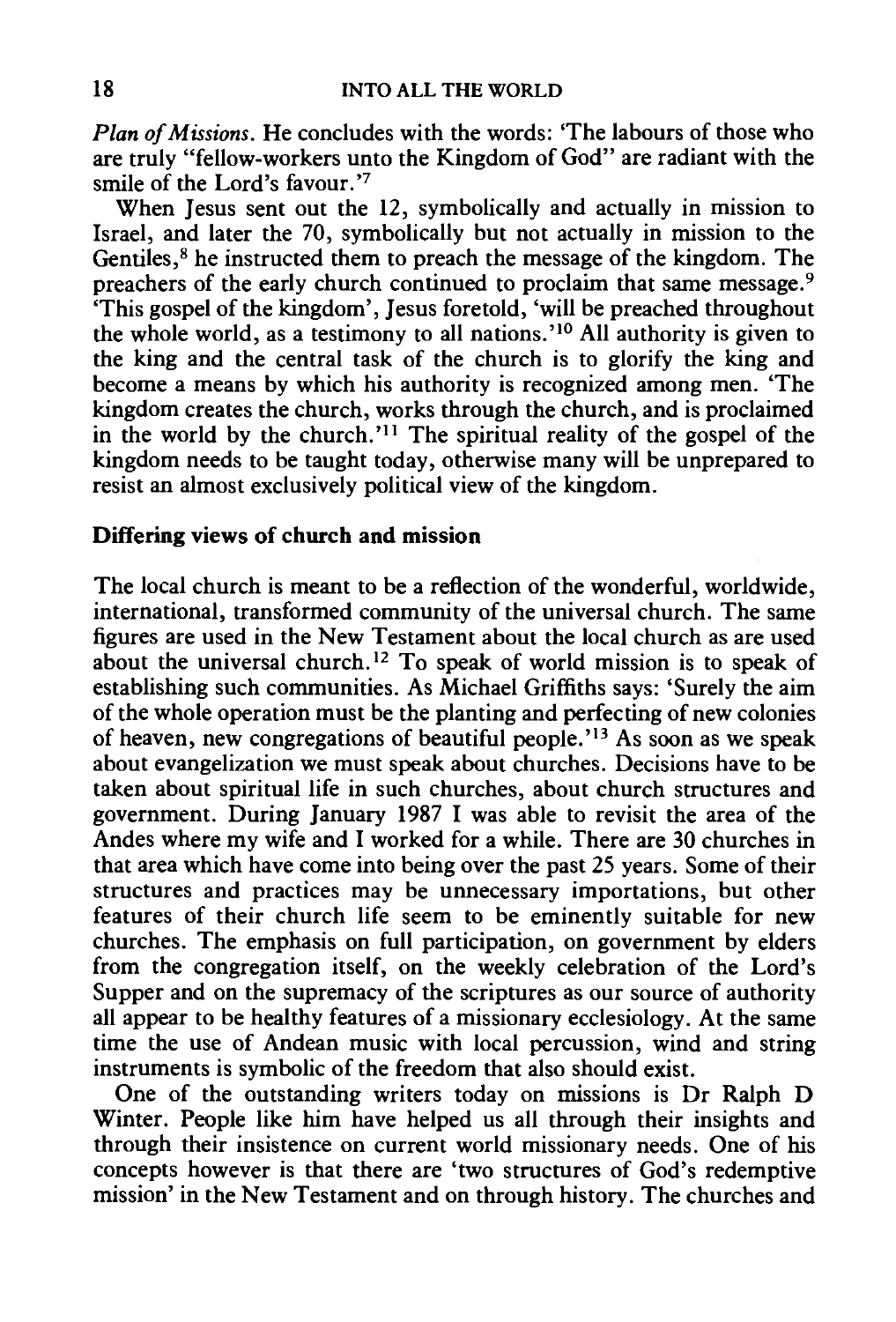their associated structures he calls 'modalities' while the structures associated with mission partnership he calls 'sodalities'. He recommends that both types of structure should feature not only in mission planning but also in church planting. 14 Without detracting at all from the need for structures, to suggest that there is some other body in the New Testament almost on a par with the church and running parallel to it in mission activity is, I believe, quite unacceptable. It is a reaction to the 'ecumenical' emphasis on the church which tended to devalue mission and by which the International Missionary Council and the World Council of Churches were united in New Delhi in 1961.<sup>15</sup> Both this and its reaction seem to be based on the concept of the church as an institution. Surely we would want to emphasize the local church and that primarily as community, a reflection of the thrilling spiritual community of the universal church. It is through the church that the multi-faceted wisdom of God is made known to earthly and even to heavenly beings. 16 While partnership in Christian work is a thoroughly New Testament concept, any structures that are needed are temporary and act as servants of the church. It is the church of Jesus Christ that is the only permanent body. If the missionary structure gets in the way of full local church involvement in the sending of missionary workers, or weakens that local church's concern to pray for, care for, support and counsel then it is at fault. On the other hand sending missionary workers without any partnership arrangement at all does not guarantee local church involvement.

#### **A church movement characterized by mission**

When Anthony Norris Groves and his party set sail for St Petersburg on 12 June 1829, the Brethren movement had hardly begun but not only did he associate the movement with concern for world mission right from the beginning, he also introduced a fresh understanding of how such work should proceed. Groves emphasized that missionaries should go as messengers of the local church, and felt that missionary societies at that time weakened such a situation.<sup>17</sup> He also wanted to strengthen the direct dependence of workers on the Lord for their financial provision, a feature since that day of 'faith missions'.

The growth of foreign mission concern within the movement was quite extraordinary. After the launching of the magazine, *Missionary Echo,* in 1872, increasing numbers of workers went abroad. During the ten years from 1885 to 1895 the numbers trebled. From 1895 to 1925 the numbers trebled again. By 1945 there were 1,000 overseas missionaries 18 apart from those who were undoubtedly serving within missionary societies. If we put the number at I ,200 in that year we arrive at the astounding conclusion that in 1945 this tiny church movement was supporting over 5% of the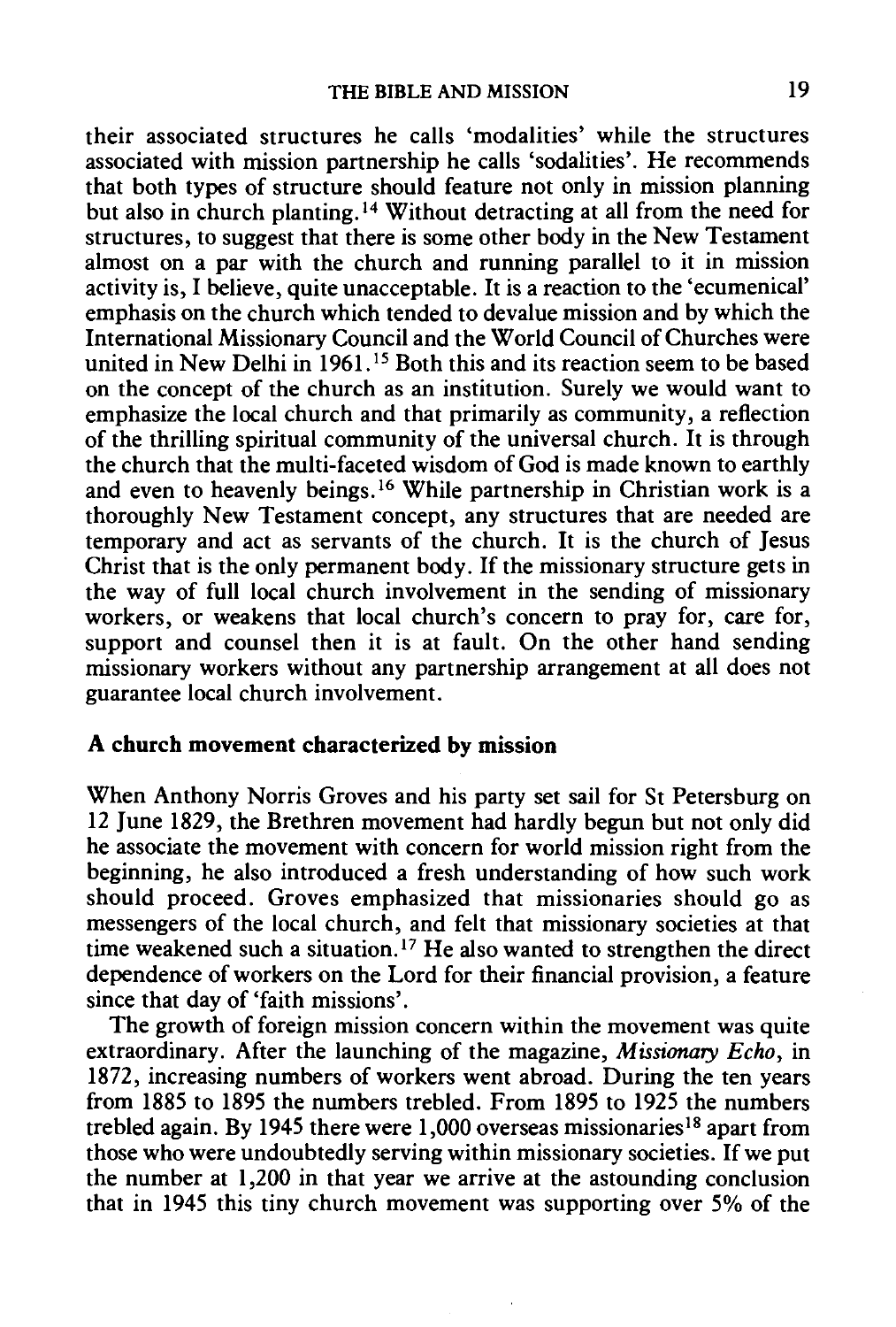whole world force of Protestant foreign missionary personnel, put at 22,000. <sup>19</sup>

At the end of 1985 the number of missionary personnel listed by the different Brethren missionary service groups was nearly 1,200. It would be relevant to ask whether this is an ageing group of workers, whether interest in world mission has declined. The following figures indicate the proportion of men and women who entered such work in recent years.<sup>20</sup> They demonstrate clearly that, as far as the English-speaking world is concerned, there is not only a maintained interest, but even a remarkably renewed interest.

| Country of Origin | Total No | Began work:<br>at end 1985 1980-1985 1970s 1960s pre 1960 |     |     |     |
|-------------------|----------|-----------------------------------------------------------|-----|-----|-----|
| <b>USA</b>        | 567      | 34%                                                       | 28% | 16% | 22% |
| NZ.               | 181      | 34%                                                       | 33% | 17% | 16% |
| <b>AUSTRALIA</b>  | 76       | <b>39%</b>                                                | 29% | 16% | 16% |
| UK                | 368      | 13%                                                       | 20% | 22% | 45% |
| <b>TOTAL</b>      | 1192     | 28%                                                       | 26% |     | 46% |

The difference between the figures for the UK and for the rest of the world probably indicate two things. One is that the more uniform, rather more dynamic and also more conservative churches of the USA, New Zealand and Australia possibly send fewer of their overseas workers out with inter-denominational societies. Another factor may be that UK workers spend longer on the field. We should not pass this over as a valuable feature of worthwhile missionary effort. The situation in Gospel Literature Outreach, which has developed into a fellowship of full time workers from Brethren assemblies, concerned to promote teamwork, is a further illustration of continued vigour. Since 1965 the movement has grown to 120 full time workers, in  $12$  countries, with over 15 new workers in 1986.

### Are there recognizable reasons for this mission orientation?

It would be completely out of place to draw triumphalistic conclusions from these facts. The only purpose is to persuade ourselves to look for possible reasons in order to cherish valuable features at the same time as we recognize weaknesses. The following are, therefore, suggestions as to why this church movement has been characterized by mission:

1 The emphasis on trust in God and dependence on the leading of the Holy Spirit have been a source of personal courage in launching out, as thousands of men and women have discovered. This is not a monopoly of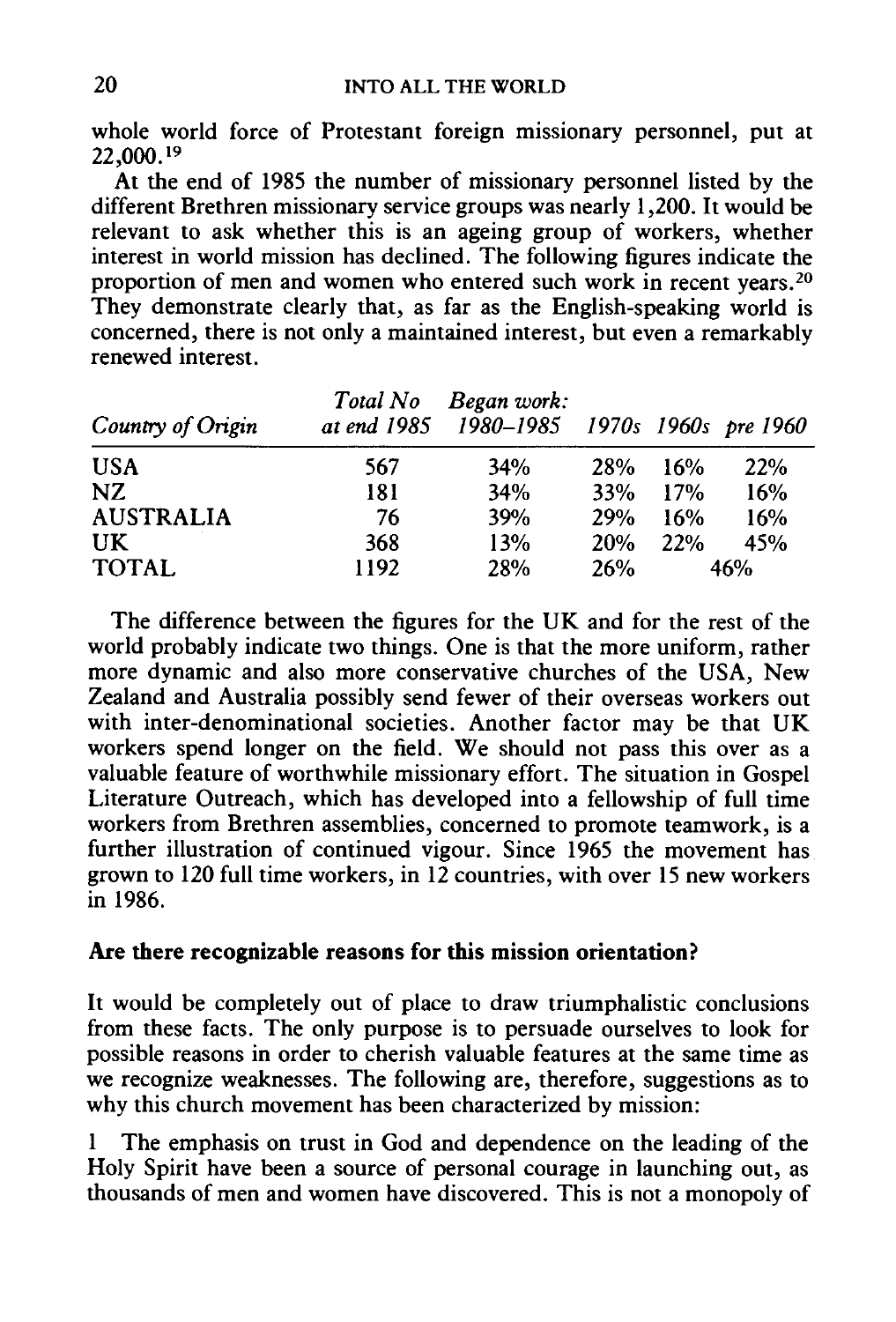the movement but a definite characteristic of it over the years. Such courage is undoubtedly to be sought after as a quality extolled in both Old and New Testaments.

2 The emphasis on the autonomous local church with plurality of leadership, basically drawn from within the church, lends itself to church planting and church survival.

3 The absence of heavy organizational structures has freed energies among church leadership to turn their attention to mission at home and abroad.

4 A factor of a different nature, but very real, is that the traditional reluctance to recognize full time church workers, almost total in the case of women, has meant that those with aspirations to devote their life to Christian service have often turned their attention elsewhere than the home country. This is illustrated by the following statistics:<sup>21</sup> (1982. All percentages expressed as a proportion of estimated membership)

|                 | Ministers and<br>full time<br>workers in UK Personnel | Missionary | Total | <b>Proportion of</b><br>full time workers in<br>missionary service |
|-----------------|-------------------------------------------------------|------------|-------|--------------------------------------------------------------------|
| Methodists      | 0.72                                                  | 0.06       | 0.78  | 8%                                                                 |
| Presbyterians   | 0.28                                                  | 0.03       | 0.31  | 10%                                                                |
| Anglicans       | 0.73                                                  | 0.11       | 0.84  | 13%                                                                |
| <b>Brethren</b> | 0.29                                                  | 0.88       | 1.17  | 75%                                                                |
| Pentecostal     | 1.09                                                  | 0.36       | 1.45  | 25%                                                                |
| <b>Baptist</b>  | 1.06                                                  | 0.61       | 1.67  | 37%                                                                |

This situation is both a weakness and a strength. The reluctance to recognize full time workers within a church has fostered full participation by church members and freed funds for evangelism and mission. It has at the same time led to weakened churches in a number of cases and for this reason the situation is changing rapidly.

5 The emphasis on participation and activity by all men and to a certain extent by all women, has produced a high proportion of those who discover their spiritual gifts and wish to use them for God. Some interdenominational agencies in the UK have an unexpectedly high proportion of their personnel drawn from Brethren churches for this reason. This concern for 'full employment' is a feature of the Church Growth movement today.

6 The weekly celebration of the Lord's Supper is perhaps more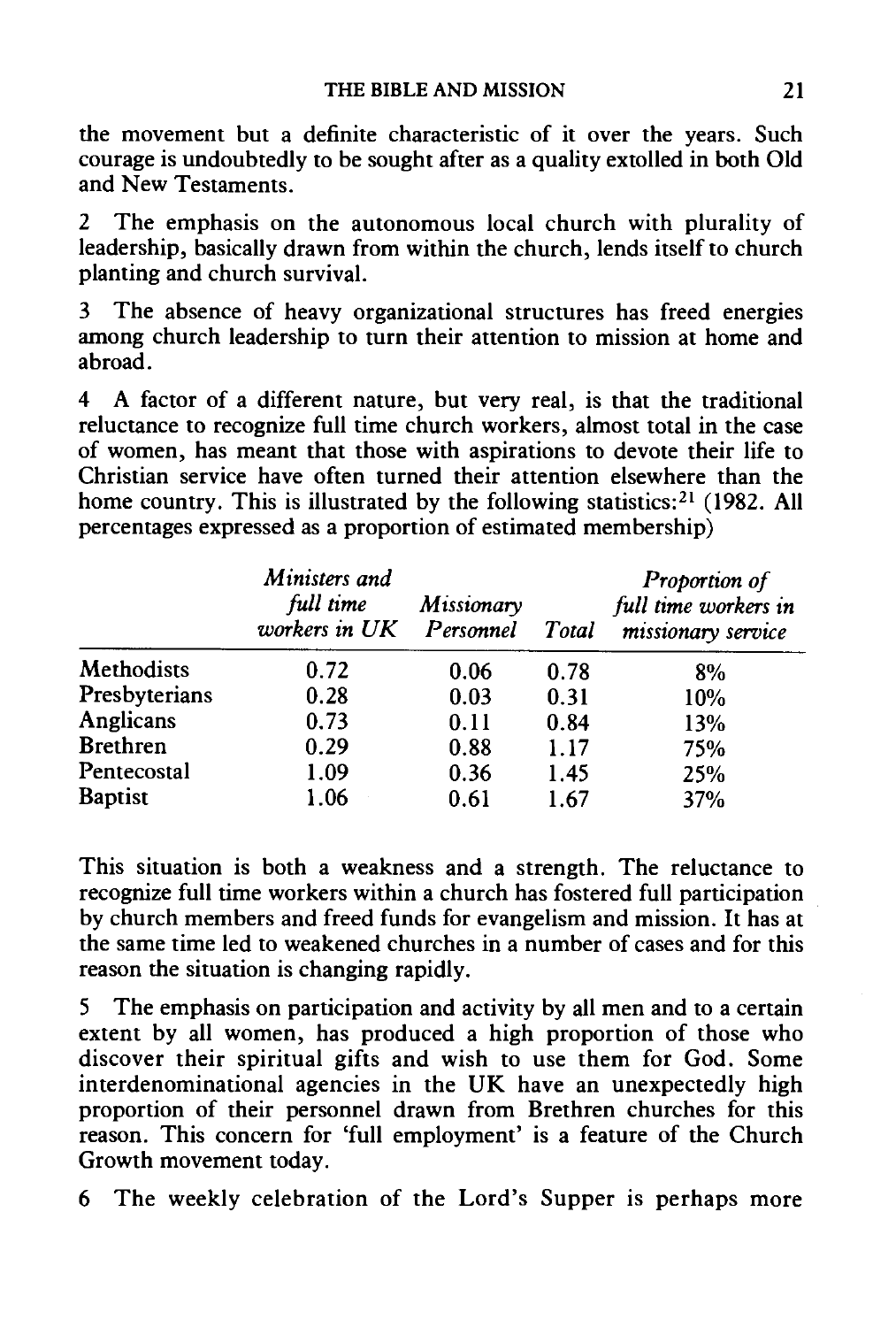significant than we sometimes recognise. In a young church the fact that this can take place without ordained leadership adds a dignity to what is often a small, struggling congregation and provides a moment of devotion and reflection that is entirely as our Lord intended.

### **Conclusion**

1 While the church exists to glorify God, for worship, for the edification of its members and for fellowship and mutual care, it is God's agent of mission to win the nations and declare among them his glory and the good news of reconciliation in Christ. An out-going spirit within the local community as well as a sacrificial concern for world mission should characterize every local church. The more we truly know God in our churches, the more this will happen.

*2* In order to see this happening, practical steps can be taken:

*2* .I Events where world mission is the exclusive concern and a bewildering range of information is presented may be self-defeating and give the impression that the subject is a specialist one. Where biblical teaching and a devotional emphasis are the context, then the subject will be seen as an integral part of church life.

*2.2* Opportunities for brief missionary exposure at home and in a crosscultural situation are often life-changing. Many are moving into full time Christian work by this route. Local churches should encourage this for their younger people as well as for those in leadership.

*2.3* If the local church is the principal sending agency for those moving into world mission, then every effort must be made to keep the church fully informed and fully involved in prayer and in financial support. Pastoral care must be exercised before, during and after missionary service. The local church will also want to ensure that its missionary members are forming part of some partnership structure by which they relate to fellow workers.

3 We do need to reflect about possible reasons for the unusual contribution to world mission that churches associated with the Brethren movement have made. This will not only take into account the volume of work and the number of workers but also the quality of work done. Have some churches around the world been established as much according to the pattern of 19th century Britain as according to the frequently mentioned New Testament pattern?

In spite of these reservations it would be a great mistake to imply that today the only route to first class missionary service is by conforming in every way possible to the approach made by other evangelical churches.